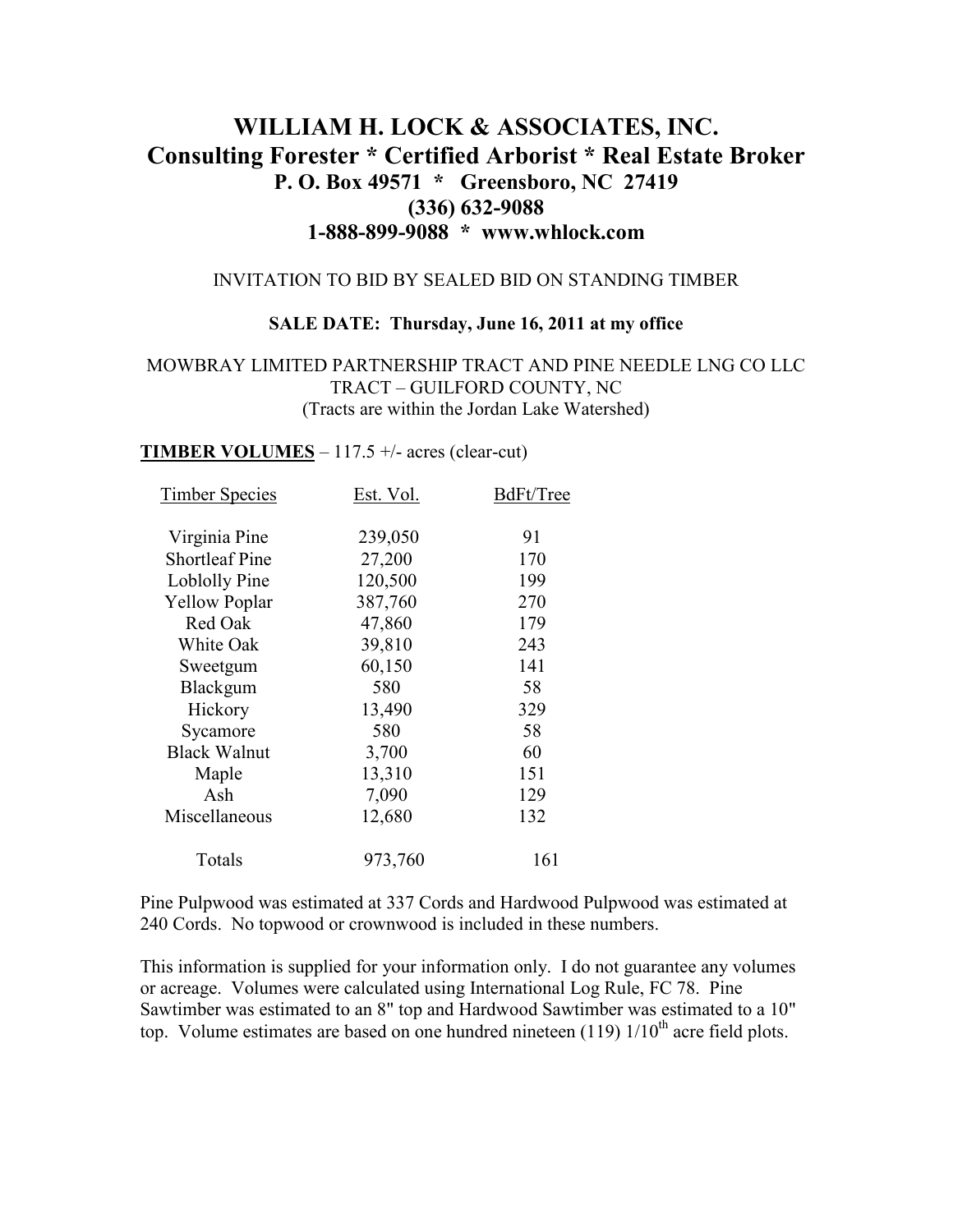Page Two Mowbray & Pine Needle - Timber Sale Sale Date: Thursday – June 16, 2011

# **LOCATION:**

This tract is located north of Oak Ridge on Harrell Road in between Highway 68 and NC 150. See attached location maps.

# **BIDS:**

The Mowbray Limited Partnership Tract and Pine Needle LNG Co LLC Tract are being sold on a lump sum sealed bid basis. One combined bid will be accepted for all tracts. Bids will be accepted by **regular mail** if received by 5:00 pm on Wednesday, June 15, 2011 **OR** bids will be accepted by **email (whlock@whlock.com), telephone (336-632- 9088), fax (336-632-9088), or in-person** at my office until 11:00 am on Thursday, June 16, 2011. At 11:00 am on Thursday, June 16, 2011 all bids received will be recorded. The successful bidder will be notified within 24 hours of the bid openings. A 10% deposit may be requested to be delivered to William H. Lock & Associates, Inc. within 72 hours of the bid opening. The balance of the sales price is to be delivered at the sale closing which should occur on or before July 20, 2011. The seller reserves the right to refuse or accept any and all bids. Seller will consider all bids. The seller will be responsible for the timber deed preparation and forestry consultant fees. The buyer will be responsible for all other closing costs. A \$1,000 performance deposit will be payable at closing and held in a non-interest bearing trust account until satisfactory completion of logging. The performance deposit does not limit the buyer's liability. NOTE: There are approximately 5 +/- acres of Loblolly Pine thinning on the Pine Needle parcel that will be negotiated on a per unit basis at a later time and date.

# **PLACE OF SALE:**

The timber sale will be held at the office of William H. Lock & Associates, Inc. in Greensboro, NC. The office address is 375 S. Swing Road, Greensboro, NC 27409. Telephone and Fax: 336-632-9088; Email: whlock@whlock.com

# **CONDITIONS OF SALE**:

1. The Buyer shall have 24 months from the date of the timber deed to cut and remove all merchantable timber within the "Sale Areas". "Creek Buffers" have been marked with Blue Paint. No blue painted trees marking the buffer boundaries may be cut. The tract is within the Jordan Lake Watershed so some select harvesting will be allowed within the buffers as described in the watershed regulations. Buyer agrees to abide by all necessary regulations pertaining to this particular watershed and all other applicable rules and regulations pertaining to timber harvesting. The landowners do have a Forest Management Plan. The "out" areas have been marked with red paint and/or orange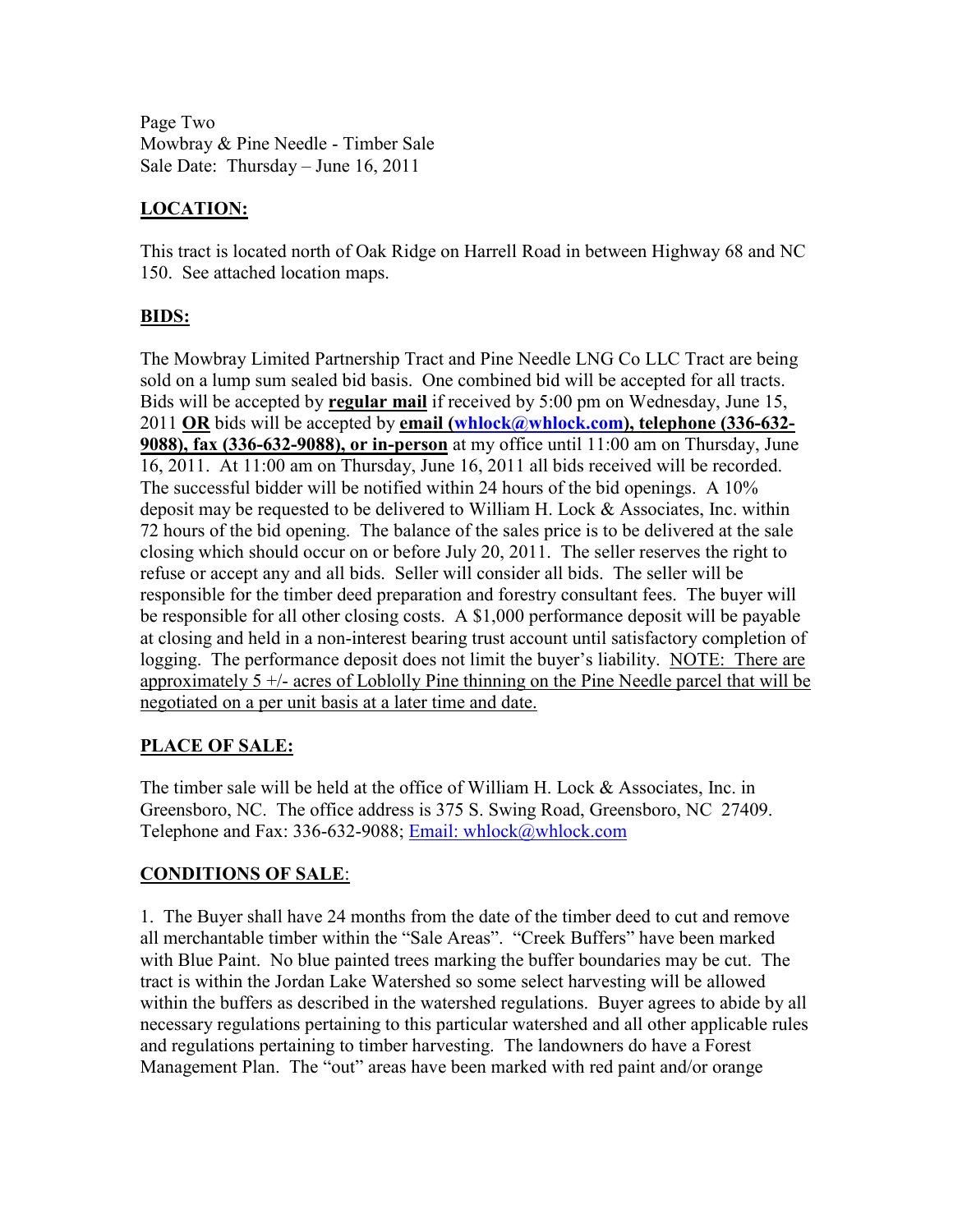Page Three Mowbray & Pine Needle - Timber Sale Sale Date: Thursday – June 16, 2011

flagging. No harvesting activity will be allowed in these areas and no trees are to be harvested within these areas.

2. The Buyer shall access the tract from Harrell Road along the existing farm drive and/or Laurel Hill Lane (private). All access routes will need to be installed and/or maintained according to all North Carolina Best Management Practices, Forest Practice Guidelines, Jordan Lake Rules, and any applicable river basin rules. All roadways must remain open and passable by ordinary traffic at all times. The roadways must be left in similar condition at the completion of the harvesting operation as they were at the beginning of the harvesting operation. Call W.H. Lock if questions concerning access routes.

3. The Buyer is responsible for maintaining a clean site. No equipment parts, trash, tires or other debris shall be left on the property. It shall be the Buyer's responsibility to clean up any hazardous material or chemical waste spills including but not limited to Diesel Fuel, Hydraulic Fluid, Machine Oil, and/or Gasoline upon the subject property. Responsibility will include any required remediation including but not limited to the removal of contaminated soils.

4. Harvesting operations must not interfere with any farming operations and farming operations must not interfere with any harvesting operations. Decking, loading or hauling will not be permitted in any existing open fields or pastures immediately adjacent to the timber unless approved by William H. Lock & Associates, Inc. If approved, open areas must be free of logging debris, smoothed when completed, and re-seeded if necessary. All loading decks and truck parking areas must be reseeded when the harvesting operation is completed.

5. The Buyer is responsible for following all Federal, State, and local regulations regarding timber harvesting activities. If required, Buyer is responsible for obtaining any necessary permits or licenses required for timber harvesting. All logging operations must conform to North Carolina Best Management Practices, Forest Practices Guidelines, Jordan Lake Watershed rules, and any applicable river basin rules. In the event that a non-compliance situation is identified on the tract as a result of the harvesting operation, William H. Lock & Associates, Inc. will have the express right to suspend the harvesting operation until the situation is brought into compliance. No trees or other logging debris shall be left in or across the property boundary, sale cutting lines or access roads and paths.

6. All necessary property lines and corners have been marked with pink flagging. No flagged or painted trees denoting the property and/or sale boundary shall be cut and no trees outside the boundary lines shall be cut. If trees marking the property lines or sale